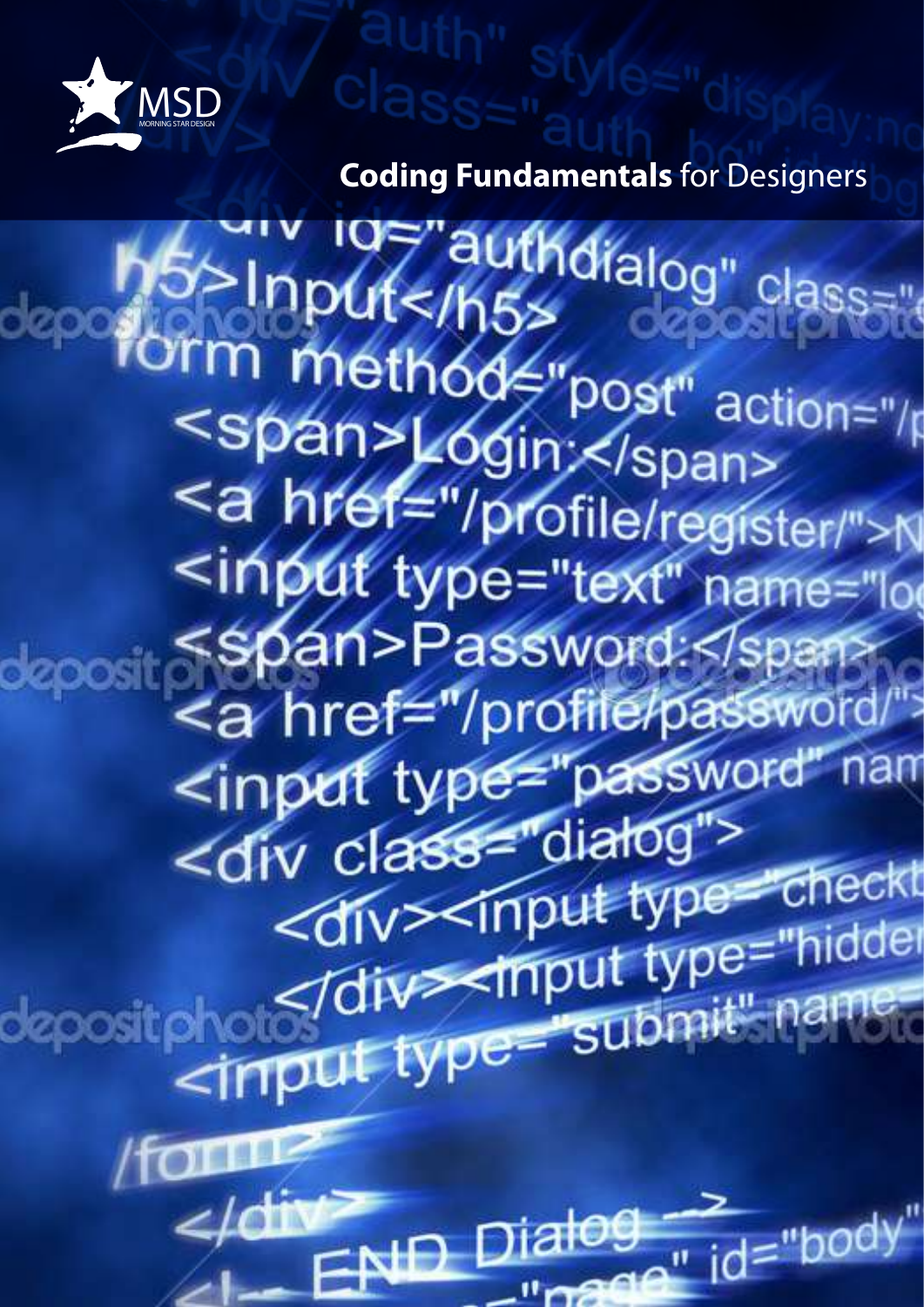

tel +27 11 782 4297 fax +27 86 511 3343 109 3rd street, linden, 2195 po box 44007, linden, 2104 .<br>South africa

e-mail: msd@imsd.co.za website: www.imsd.co.za



### Duration: 2 Days

Related Courses: Photoshop for Web, Adobe Dreamweaver, Adobe Muse, **Wordpress** 

Course Overview and Objectives

This course was developed specifically for designers as an introduction to the building blocks of web pages – HTML5 and CSS Our goal is to help designers easily transition and upgrade their existing print-media skillset to better understand these core web languages as they relate to web design. Using both exercise and student websites you will become familiar with standard website layout elements.

Delegates will learn about the new html5 tags and how to structure them. Hence an understanding of what goes on behind webpages creating their own websites.

Pre-requisites:

Basic computer literacy

# Coding Fundamentals for Designers: Responsive HTML5 and CSS

#### The Basics

- Web Browsers
- What is HTML5?
- Browser incompatibilities
- Nesting tags

### HTML — The structure of a website

- What is HTML
- **Building HTML**
- Web building basics
- Working with text
- Working with DIV's
- Working with images
- Managing Head elements and Meta Tags
- Special formatting Tables
- Special formatting Forms
- Connecting structure to design

### HTML5 Structure

- Global Structure
- The HTML, BODY, HEAD, TITLE Elements
- Creating an HTML5 Document
- Tags that you must know
- The audio, source and video tags
- **Headings**
- **Paragraphs**
- Lists
- Horizontal Rules
- **Divisions**
- **Line Breaks**

### Customising your site

- What is CSS?
- Where is CSS used?
- Why is CSS important?
- What can you do with CSS?
- CSS in the browser: where the designer loses control Introduction to CSS
- Working with Properties and Selectors
- Linked (external) Style Sheets
- Embedded styles
- Inline styles

## Working with Links

- **Local Links and Navigation Bars** 
	- Remote Links
- **E-mail Links**
- Named Anchors (Bookmarks)